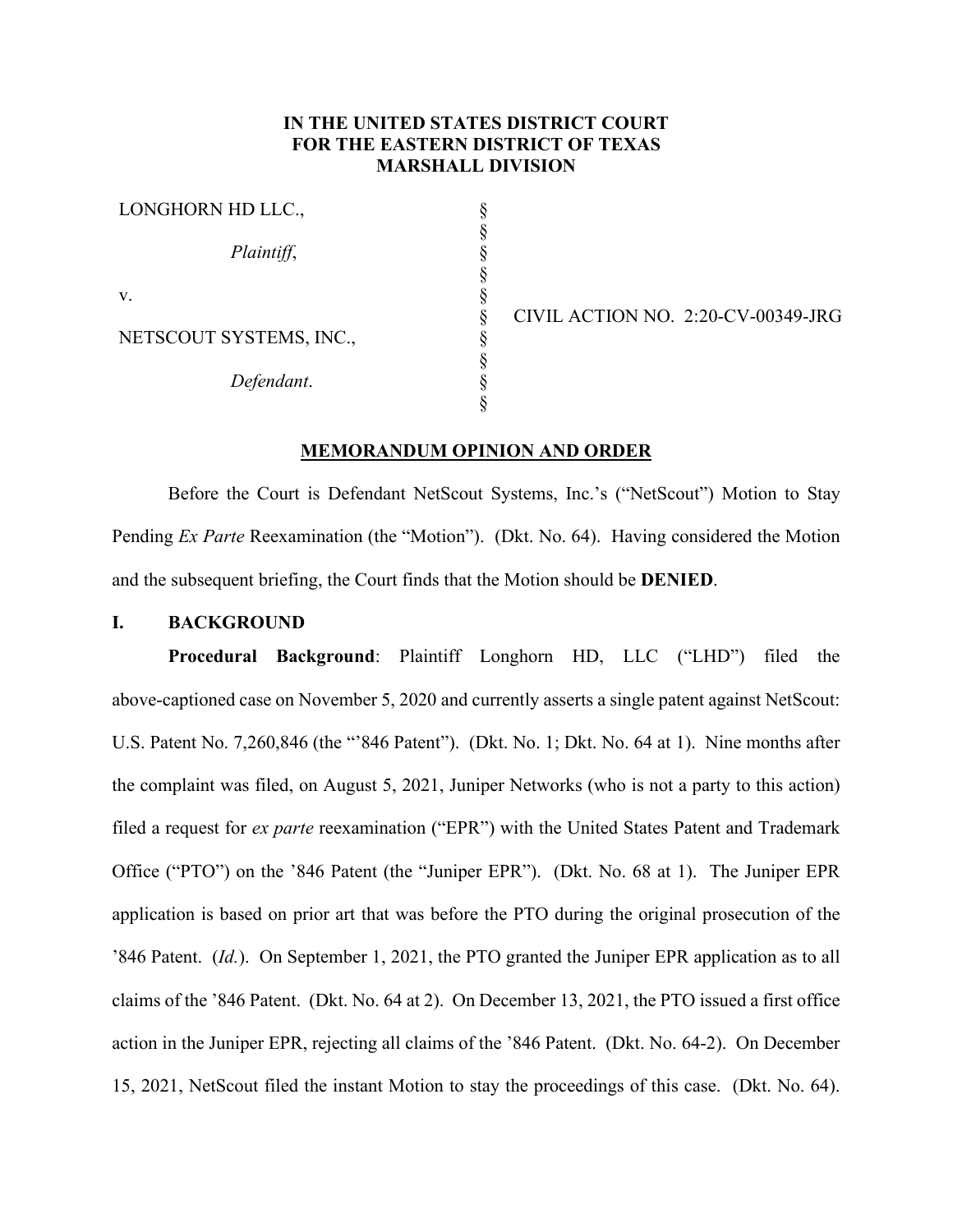The Court ordered expedited briefing in light of the upcoming case deadlines, and LHD filed its response in opposition on December 23, 2021. (Dkt. Nos. 66, 68).

 **Case Schedule**: In accordance with its standard practice, the Court has issued a Docket Control Order setting forth the comprehensive schedule in this case. (Dkt. No. 63). Under said Order, expert discovery closed on January 5, 2022 and pre-trial motions are due January 6, 2022. The pre-trial conference is currently set for February 28, 2022 and trial is set for April 4, 2022.

# **II. LEGAL STANDARD**

"A district court has the inherent power to control its own docket, including the power to stay proceedings before it." *Ericsson Inc. v. TCL Commc'n Tech. Holdings, Ltd.*, 2016 WL 1162162, at \*1 (E.D. Tex. Mar. 23, 2016). "In deciding whether to stay litigation pending reexamination, courts typically consider: (1) whether a stay will unduly prejudice or present a clear tactical disadvantage to the nonmoving party, (2) whether a stay will simplify the issues in question and trial of the case, and (3) whether discovery is complete and whether a trial date has been set." *Soverain Software LLC v. Amazon.com, Inc.*, 356 F. Supp. 2d 660, 662 (E.D. Tex. 2005). "How to best manage the Court's docket 'calls for the exercise of judgment, which must weigh competing interests and maintain an even balance.'" *Ramot at Tel Aviv Univ. Ltd. v. Cisco Sys., Inc.*, Case No. 2:19-cv-225, 2021 WL 121154, at \*1 (E.D. Tex. Jan. 13, 2021) (quoting *Landis v. N. Am. Co.*, 299 U.S. 248, 254–55 (1936)). In considering a motion such as this, the Court undertakes its analysis by considering the practical realities and the unique facts and circumstances of each individual case. *Id.*

#### **III. DISCUSSION**

NetScout argues that this case should be stayed because the PTO has rejected all claims of the '846 Patent and simplification of the issues is "near certain" given the claims are unlikely to survive as currently written in light of the rejection. (Dkt. No. 64 at 3). NetScout argues that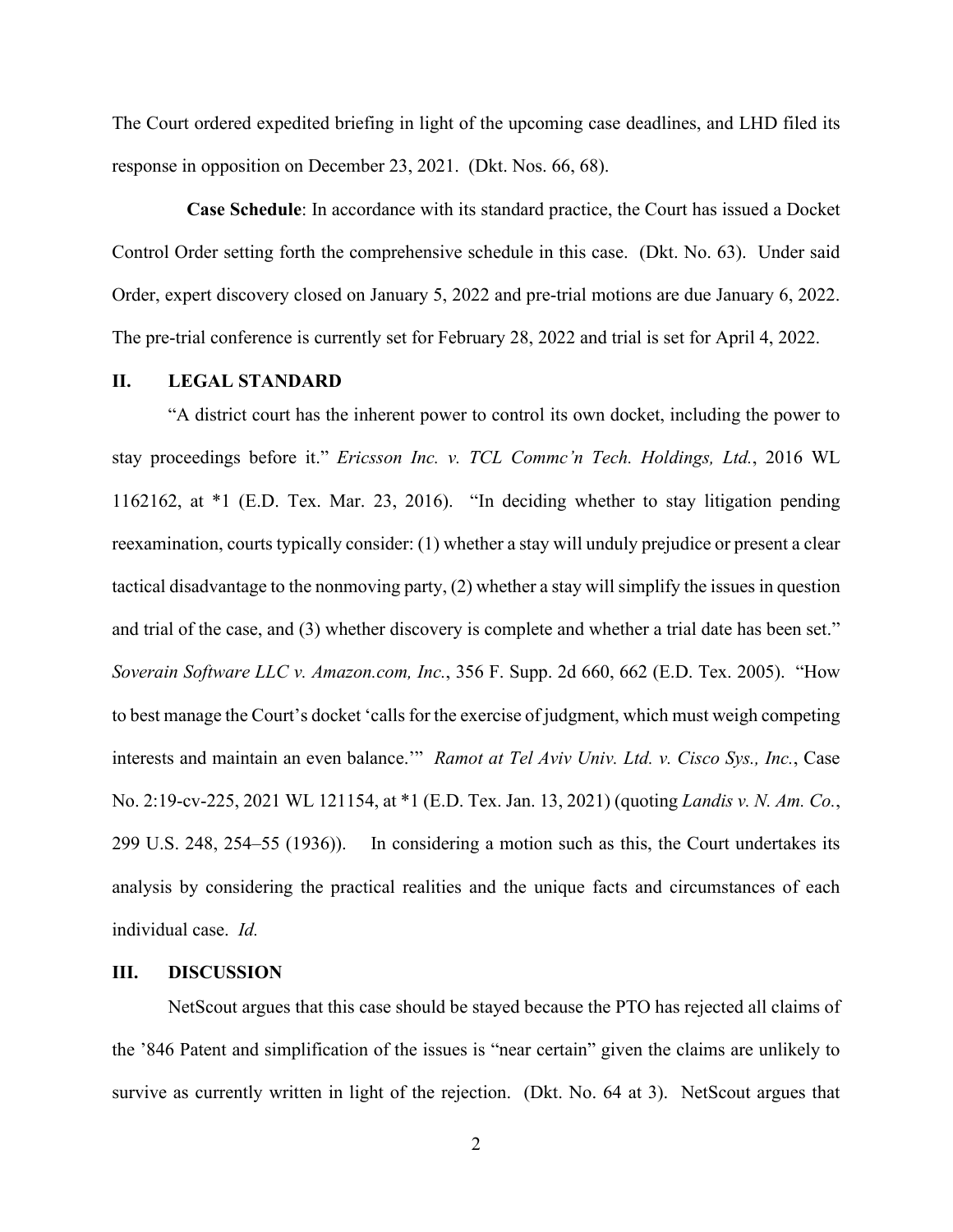*Ramot* dictates that this case should be stayed because this case is less mature than in *Ramot* given pretrial briefing has not yet begun. (*Id.* at 4).

LHD responds that the case is in a "late stage" as fact discovery has closed, expert reports have been exchanged, and the parties are preparing for pre-trial motions. (Dkt. No. 68 at 6). LHD argues that the Juniper EPR is substantively weak and involves a prior art reference the PTO already considered during prosecution. (*Id.* at 1–2). LHD points out that the Juniper EPR—and EPRs in general—does not have an estoppel effect (unlike *inter partes* reviews) so there will be no simplification of the issues. (*Id.* at 9–10). LHD also argues that it will be prejudiced by an indefinite delay because there is no limitation on who can file an EPR. (*Id.* at 7). Put differently, LHD argues that if the Juniper EPR is ultimately unsuccessful, NetScout or another third party can submit another EPR application and essentially stay this litigation indefinitely.<sup>1</sup> (Id.).

As part of the PTO's EPR regime, any person may file a request for reexamination regarding any claim of any patent. 35 U.S.C. § 302 ("Section 302"). Section 302 was added to the United States Code through Pub. L. 96-517, which passed December 12, 1980. Procedures for reexamination of issued patents began on July 1, 1981 when Pub. L. 96-517 went into effect. *See*  MPEP § 2209. Thirty years later, on September 16, 2011, President Obama signed Pub. L. 112-29, which is known as the Leahy-Smith America Invents Act ("AIA"). Although the AIA did not abrogate Section 302 and EPR proceedings, it created a new adversarial avenue to challenge the validity of existing patents before the Executive Branch by means of *inter partes* reviews ("IPR"). 35 U.S.C. § 311. The AIA contains numerous sections outlining the multiple phases and procedures of IPR proceedings. 35 U.S.C. §§ 312–19. For example, the AIA established that IPR proceedings are heard by "at least 3 members of the Patent Trial and Appeal Board [("PTAB")]"

<sup>&</sup>lt;sup>1</sup> LHD argues that this is particularly true given the PTO grants 92.2% of requests for reexamination and there is no timeline for the length of an *ex parte* reexamination. (Dkt. No. 68 at 2, 7–8) (citing Dkt. No. 68-2).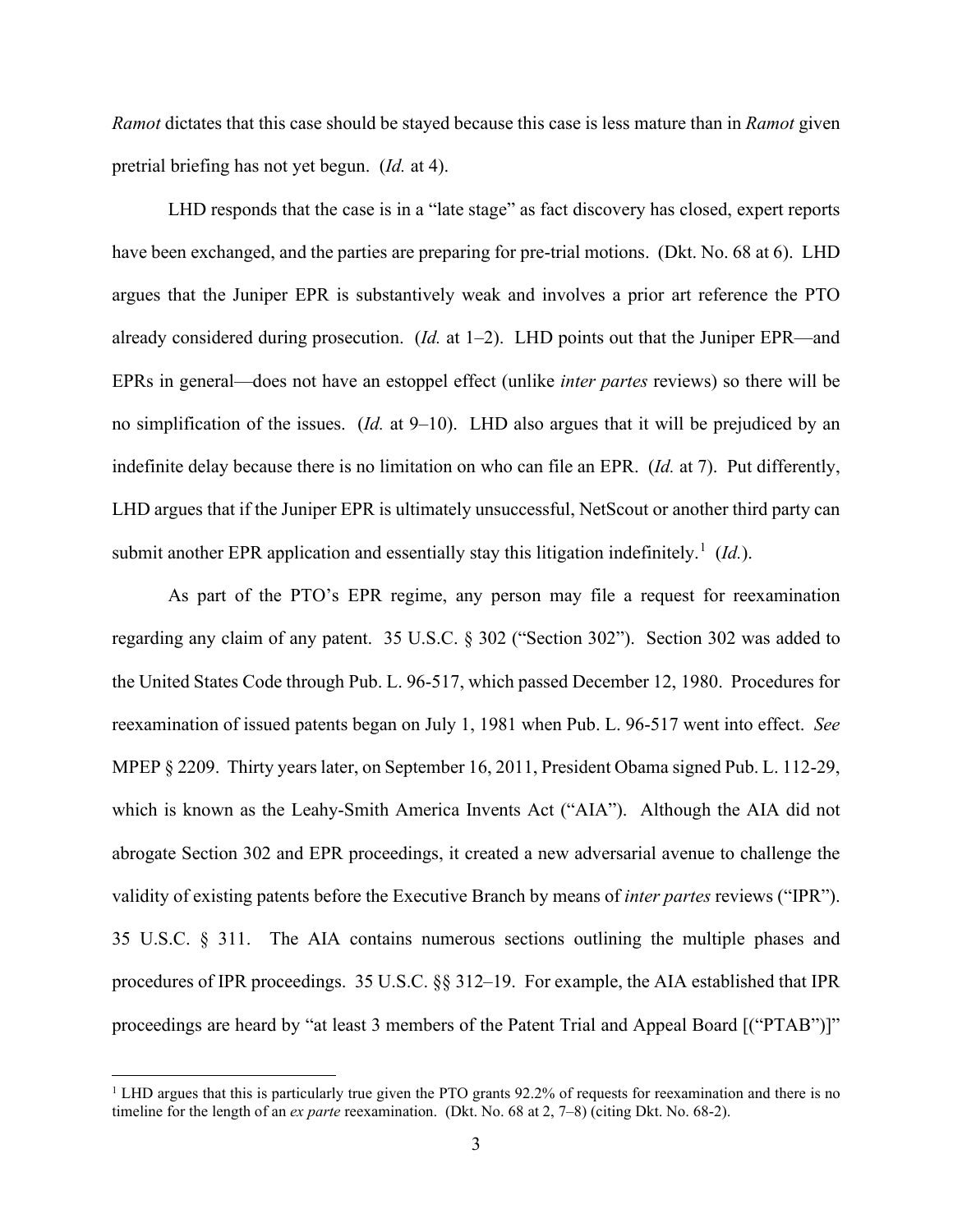rather than a single examiner from the PTO as in EPR proceedings. 35 U.S.C. § 6(c); MPEP § 2209.

No IPR has been instituted against the '846 Patent in this case.<sup>2</sup> Nonetheless, NetScout asks this Court to stay this case after the close of expert discovery based upon a pending EPR filed by an unrelated third party, which EPR was filed nine months after this case began. Having considered the factors outlined above and the particular facts and circumstances of this case, the Court declines to stay this action.

**Prejudice and Tactical Disadvantage**: The Court finds that, in this particular case, a stay will prejudice LHD by creating a clear tactical disadvantage to LHD. As LHD correctly notes, NetScout did not file the Juniper EPR and nothing prevents NetScout—or any other party—from filing an EPR on the '846 Patent in the future if the Juniper EPR is eventually unsuccessful. Notably, unlike an IPR, there is no timeline for the duration of an EPR. Indeed, the average EPR currently lasts 25.7 months. (Dkt. No. 68-2 at 3). Further, the failure of anyone (NetScout or Juniper Networks) to initiate an EPR until nine months after this case was filed would bring about a substantial waste of resources if a stay lasting over two year were to be granted. The Court is persuaded that such a delay in filing the EPR coupled with the risk of further un-ending EPRs weighs against a stay.<sup>3</sup>

**Simplification of the Issues**: The Court is not persuaded by NetScout's conclusory assertion that "simplification of the issues is 'near certain.'" (Dkt. No. 64 at 3). NetScout has

<sup>&</sup>lt;sup>2</sup> Although NetScout has filed an IPR (Dkt. No. 68 at  $1-2$ ), NetScout waited over nine months after this case was filed to file its IPR petition. NetScout now seeks to stay this case based on an EPR it never filed. This effort appears to be overtly strategic by circumventing the IPR regime set forth by Congress in the AIA.

<sup>&</sup>lt;sup>3</sup> NetScout argues that LHD will not be prejudiced by a stay because LHD "is a patent assertion entity that does not compete with [NetScout]. [LHD] can be fully compensated for any alleged harm by monetary damages." (Dkt. No. 64 at 4–5). This Court has cautioned against such an argument, noting that delaying a patentee's lawsuit where the patentee is not a direct competitor is "far from non-prejudicial." *Garrity Power Servs. LLC v. Samsung Elecs. Co. Ltd.*, Case No. 2:20-cv-269, Dkt. No. 227 at 3 n.1 (E.D. Tex. Dec. 10, 2021).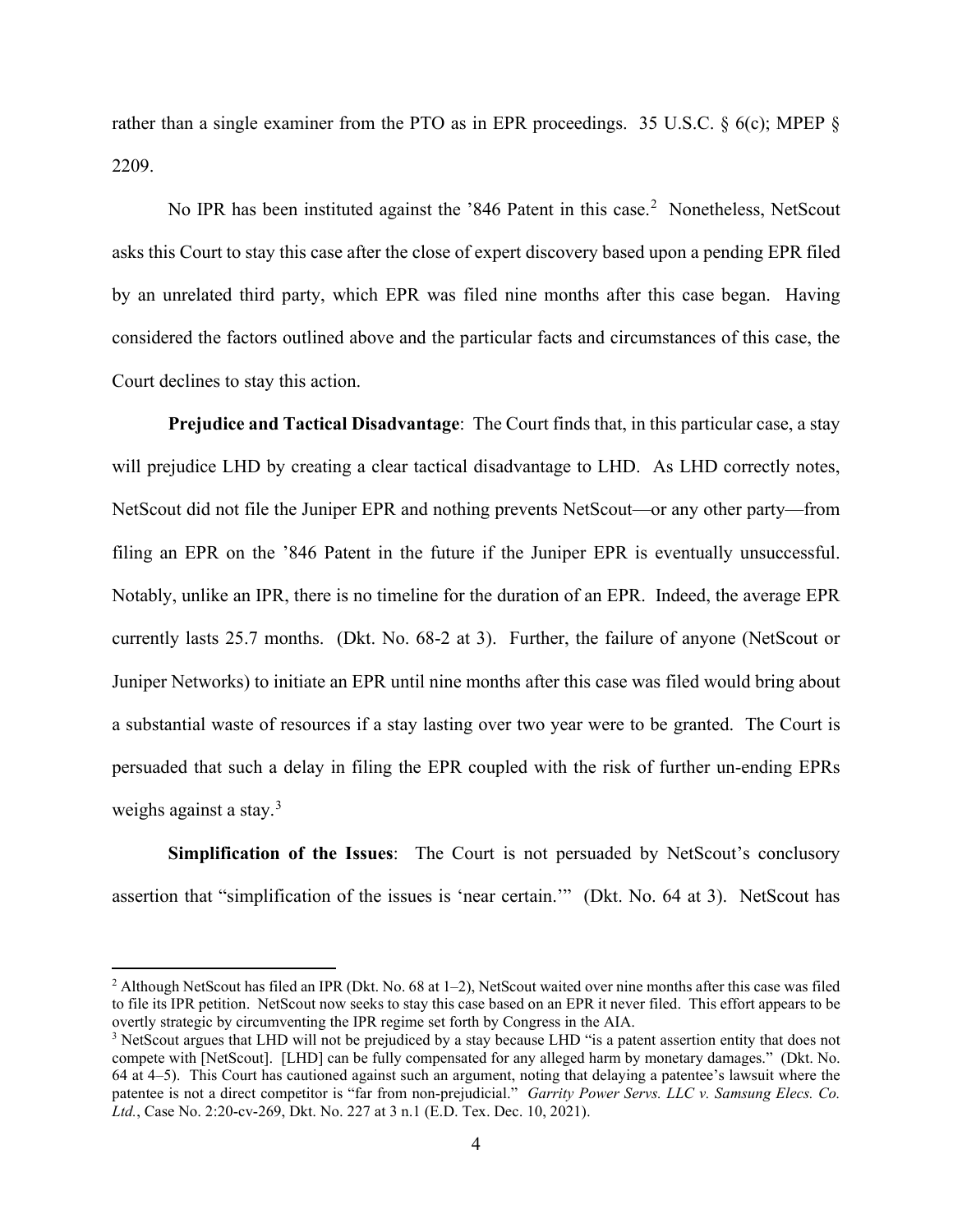made no showing that the merits of the Juniper EPR will materially impact the parties' positions or arguments in this case.<sup>4</sup> Indeed, NetScout did not find the arguments advanced in the Juniper EPR strong enough to initiate itself. (Dkt. No. 68 at 5). Instead, NetScout waited over nine months to file its own IPR challenge, never filed an EPR challenge, and is asserting prior art in its IPR that is different from the prior art asserted in the Juniper EPR. Said differently, NetScout's Motion relies on a third party's EPR, which makes arguments that NetScout has apparently concluded are not meritorious enough to make in this case or its IPR. Such a strategy reveals that it is not "near certain" that the Juniper EPR will simplify the issues between LHD and NetScout in this case. Further, the Juniper EPR puts forth the same reference that was before the examiner during the original prosecution of the patent. (*Id.*). Absent a substantive showing, the Court is not persuaded that an attempt to re-urge old prior art that the PTO has already considered with a new examiner will simplify the issues in the case. $5$ 

NetScout is misguided by placing outsized emphasis on this Court's prior decisions in *Ramot* and *AGIS Software Dev. LLC v. Google LLC*, Case No. 2:19-cv-361, 2021 WL 465424 (E.D. Tex. Feb. 9, 2021). (Dkt. No. 64 at 3–4). In both cases—as here—the Court expressly emphasized that its decisions were based on the particular facts and circumstances of each case. *Ramot*, 2021 WL 121154, at \*2 ("Having considered the factors outlined above and the unique

<sup>4</sup> Certainly, the parties' positions will be materially affected if all of the claims are canceled. However, it also is possible that LHD amends the claims in a way that has no bearing on this case. Further, it is possible that LHD persuades the PTO that the rejection is meritless, in which case the claims would remain unchanged. NetScout has made no showing that any one of these possible outcomes is more likely than the other based on the merits of the Juniper EPR. In light of the various potential outcomes of the Juniper EPR, the Court cannot conclude, without engaging in improper speculation, that the Juniper EPR will ultimately simplify the issues in this case. *See also* n. 6, *infra* (reciting EPR statistics from the PTO).

 $<sup>5</sup>$  It also is significant that NetScout will not be estopped from raising the arguments advanced in the Juniper EPR—</sup> or any other EPR—subsequently in this Court. *KIPB LLC v. Samsung Elecs. Co., Ltd.*, Case No. 2:19-cv-056, 2019 WL 6173365, at \*2 (E.D. Tex. Nov. 20, 2019). This also supports the conclusion that the Juniper EPR will not result in a simplification of the issues in this case. Rather than pursue the IPR option which Congress created via the AIA, NetScout appears to prefer examiner shopping that urges old art before a different examiner without the risk of estoppel. The Court does not desire to endorse such a strategy.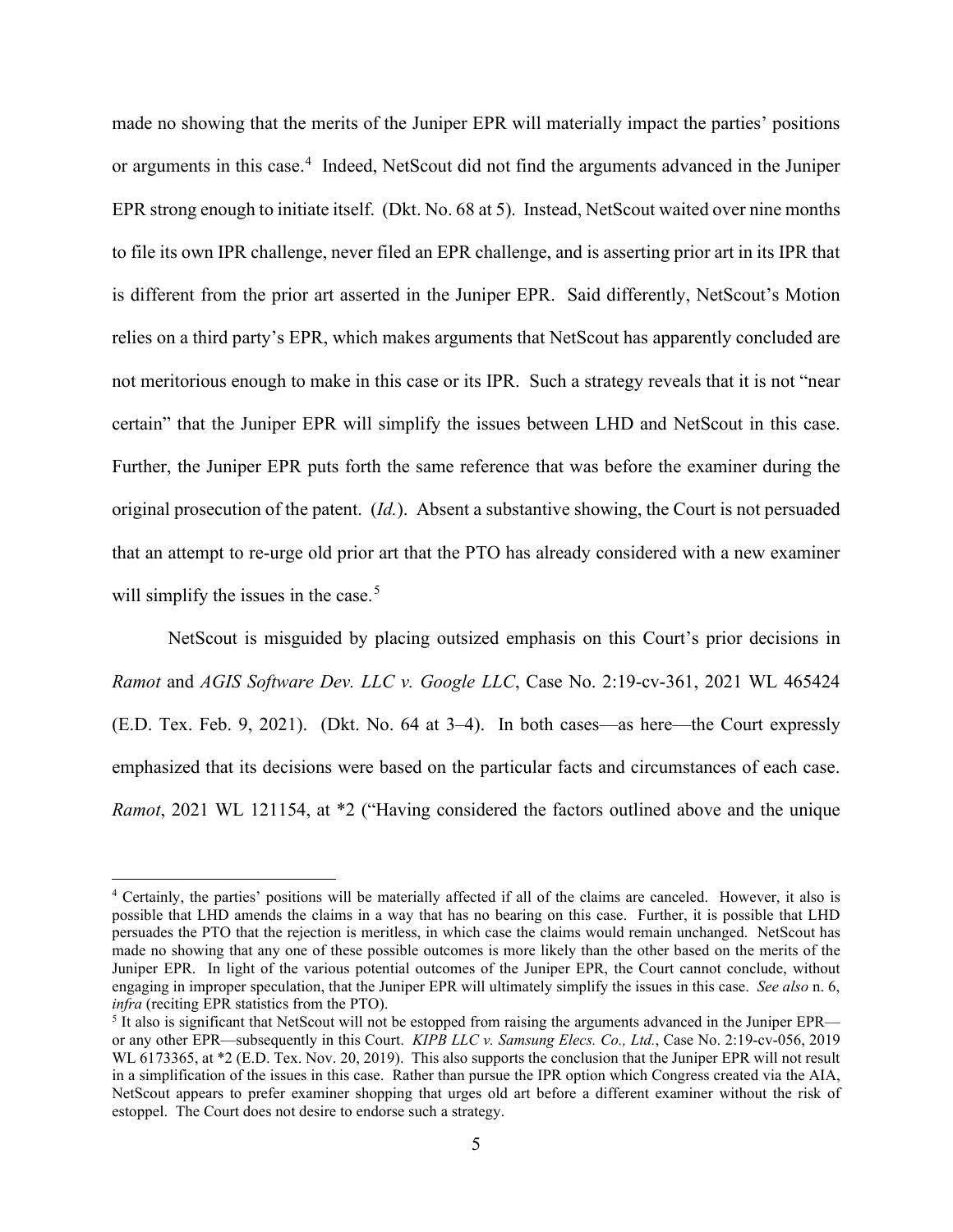facts and circumstances of this case, the Court is persuaded that the benefits of a stay outweigh the costs of postponing resolution of the litigation in this particular case."); *AGIS*, 2021 WL 465424, at \*3 ("Having considered the factors outlined above and the specific facts and circumstances of this case, the Court is persuaded that the benefits of a stay outweigh the costs of postponing resolution of the litigation in this particular case."). Specifically, both *Ramot* and *AGIS* were decided during the early stages of an unprecedented global pandemic when the Court had suspended all jury trials and other in-person proceedings. Those facts are not present here. This is a significant distinction that weighs against a stay under both the second and third *Soverain*  factors in this case. Although the pandemic is still ongoing, the Court has resumed jury trials and in-person proceedings. While minor adjustments in trial dates may be needed in some cases, the Court does not envision a blanket cancellation of all trials for a period of several months as in *Ramot* and *AGIS*.

When presented with a motion to stay, the Court considers the practical realities and particular circumstances of each case and renders a decision based on those unique facts. Notwithstanding its prior decisions, including *Ramot* and *AGIS*, the Court has not adopted a bright-line rule that a stay will be granted because a single examiner at the PTO has initially rejected the claims at issue in an EPR, especially where that party has—in the most favorable reading of the facts—drug its feet as to the IPR process.<sup>6</sup> Accordingly, the Court finds the simplification of the issues factor does not favor a stay in this case.

<sup>6</sup> NetScout's arguments with regard to the likelihood of outcomes in the EPR process are further undermined by PTO statistics. Such statistics show that 92.2% of EPR applications are granted. (Dkt. No. 68-2 at 2). However, after an EPR application is granted, the fate of the claims is far from predetermined. Specifically, 20.9% of granted EPRs ultimately result in all claims being confirmed and 13.1% result in all claims being canceled. (*Id.* at 3). Although 66% of all granted EPRs result in some changes to the claims, there is no way to know how or if such changes are significant or minor. (*Id.*). The average pendency of an EPR is 25.7 months. (*Id.*). These statistics cast serious doubt on the conclusion that an EPR—even where the claims have initially been rejected—will result in a simplification of the issues.